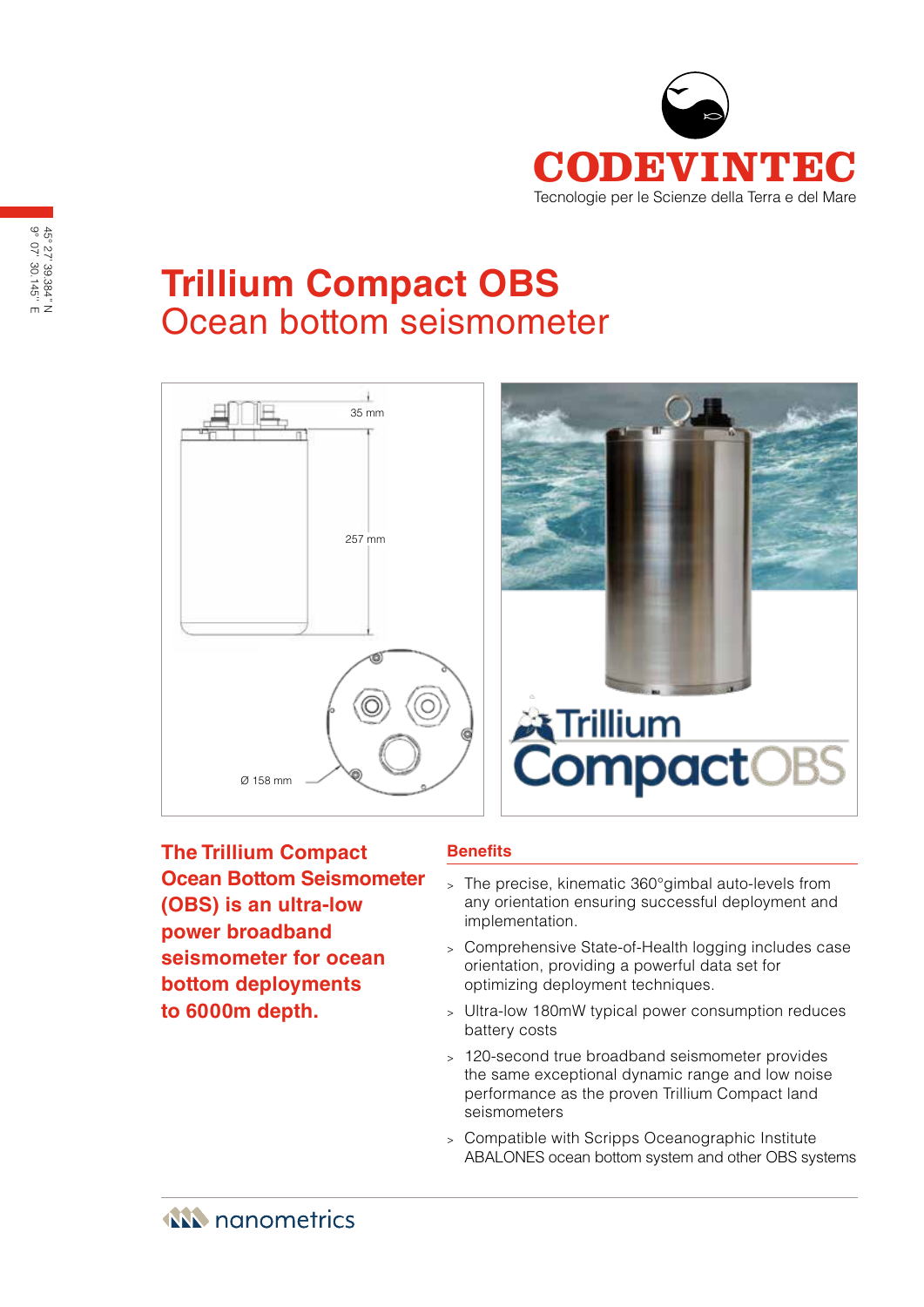

## **Trillium Compact OBS**

The OBS vessel and gimbal design preserves the full performance of the land-based Trillium Compact seismometer, including its exceptional dynamic range and low noise floor.

#### **Performance, Dependability and Availability**

Incorporating a robust and reliable leveling gimbal that operates over a full 360° range, the Compact OBS will auto-level from all orientations.

A full titanium cylindrical pressure vessel for 6000m deployments, or aluminum-anodized enamel painted

vessel for 1800m deployments, and proven glass epoxy connectors ensure exceptional ruggedness and resistance to corrosion in marine and fresh water environments.

The system employs two separate connections: the primary analogue connection as well as a digital connection. The digital connector is provided for final configuration and sensor verification prior to deploying the OBS overboard.

### **Technical S pecifications Trillium Compact OBS**

#### **Seismometer**

| <b>Technology</b>     |                                          |
|-----------------------|------------------------------------------|
| <b>Topology</b>       | Symmetric triaxial                       |
| Feedback              | Force balance with capacitive transducer |
| <b>Mass Centering</b> | Not required                             |

#### **Seismometer Performance**

| Self-noise                    | See graph                                             |
|-------------------------------|-------------------------------------------------------|
| <b>Nominal Sensitivity</b>    | 750 V-s/m (Reference User Guide for precise<br>value) |
| Precision                     | ±0.5% relative to User Guide specification            |
| <b>Bandwidth</b>              | -3 dB points at 120 s and 100 Hz                      |
| <b>Off-axis Sensitivity</b>   | $+0.5%$                                               |
| <b>Clip Level</b>             | 26 mm/s up to 10 Hz and 0.17 g above 10 Hz            |
| <b>Operational Tilt Range</b> | $\pm 2.5^{\circ}$ without re-leveling                 |
| <b>Parasitic Resonances</b>   | None below 100 Hz                                     |
| <b>Dynamic Range</b>          | $> 152$ dB @ 1 Hz                                     |

## **Leveling and orientation**

| <b>Technology</b>   | Dual degree-of-freedom motorized gimbals<br>> Jam-free mechanism<br>> Kinematic design preserves full seismometer<br>performance                                                                                                                                                                    |
|---------------------|-----------------------------------------------------------------------------------------------------------------------------------------------------------------------------------------------------------------------------------------------------------------------------------------------------|
| Range               | Levels in any orientation, full $\pm 180^\circ$ range                                                                                                                                                                                                                                               |
| Accuracy            | Levels to within $\pm$ 0.5° of true vertical                                                                                                                                                                                                                                                        |
| Leveling initiation | Leveling checks done at some or all of:<br>> configurable delay after power on<br>> configurable periodic (three stage schedule)<br>> on external command<br>> Delay intervals configurable from seconds to<br>months<br>> Levels only when needed based on<br>configurable mass position threshold |
| Magnetometer        | 3-component, mounted on and level with<br>seismometer                                                                                                                                                                                                                                               |

#### Specifications subject to change without notice

#### **Self-noise performance plot**